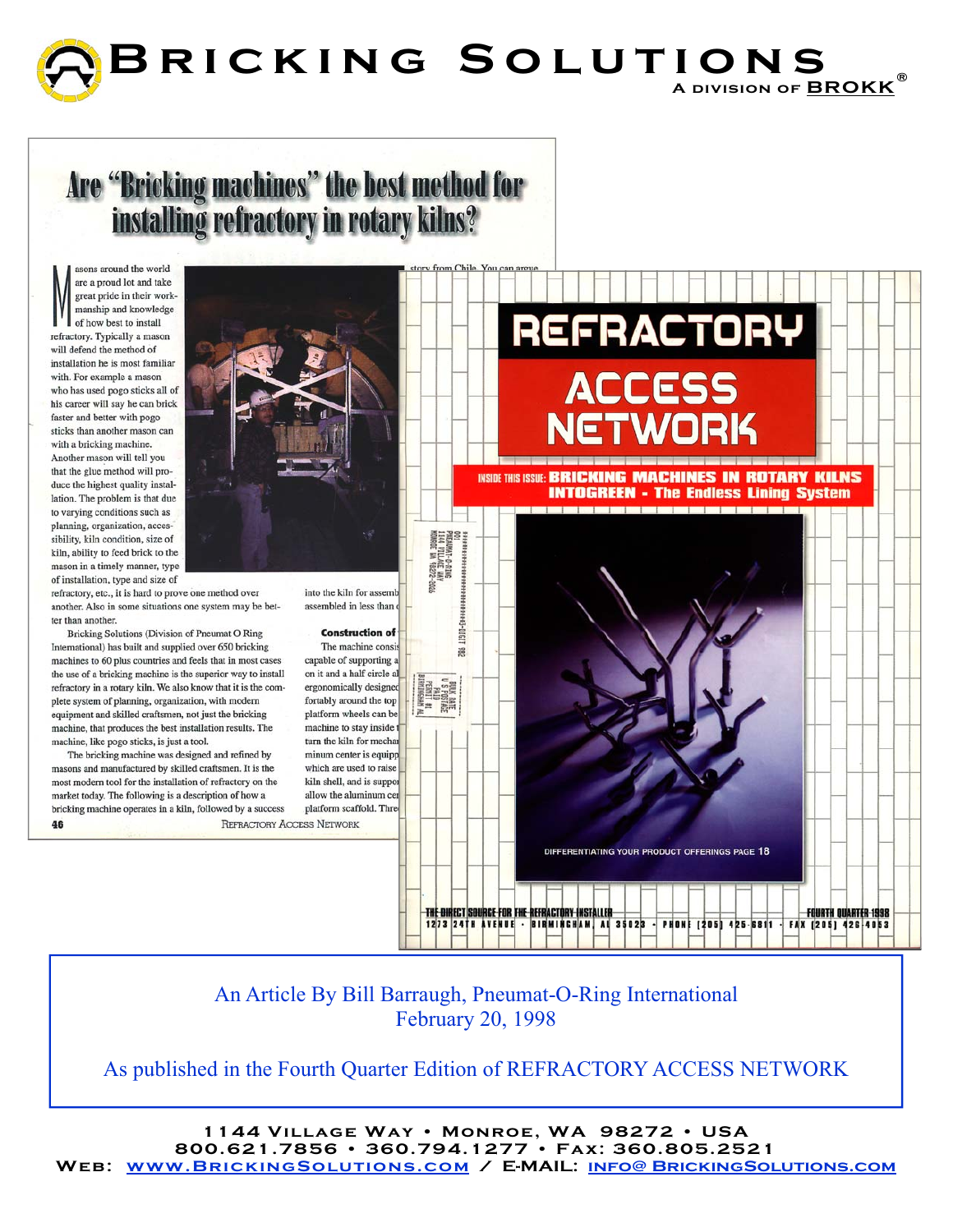## Are "Bricking machines" the best method for installing refractory in rotary kilns?

Masons around the world are a proud lot and take great pride in their workmanship and knowledge of how best to install refractory. Typically a mason will defend the method of installation he is most familiar with. For example a mason who has used pogo sticks all of his career will say he can brick faster and better with pogo sticks than another mason can with a bricking machine. Another mason will tell you that the glue method will produce the highest quality installation. The problem is that due to varying conditions such as planning, organization, accessibility, kiln condition, size of kiln, ability to feed brick to the mason in a timely manner, type of installation, type and size of



refractory, etc., it is hard to prove one method over another. Also in some situations one system may be better than another.

Bricking Solutions (Division of Pneumatic O Ring International) has built and supplied over 650 bricking machines to 60 plus countries and feels that in most cases the use of a bricking machine is the superior way to install refractory in a rotary kiln. We also know that it is the complete system of planning, organization, with modern equipment and skilled craftsmen, not just the bricking machine, that produces the best installation results. The machine, like pogo sticks, is just a tool.

 The bricking machine was designed and refined by masons and manufactured by skilled craftsmen. It is the most modern tool for the installation of refractory on the market today. The following is a description of how a bricking machine operates in a kiln, followed by a success story from Chile.

You can argue that your results would be better, but until someone can determine a fair way to compare one method to the next, we will stand by hundreds of satisfied customers who have tried more than one method and will still choose the bricking machine.

#### **The bricking machine**

*The principal*  The Pneumat-O-Ring bricking machine was designed to reduce downtime cost through ease and speed of operation, safety, and quality of work. The machine is constructed of strong yet light weight, aluminum modular components with each component of reasonable size and weight so that in the event of restricted access, one

or two men can transport it into the kiln for assembly. The machine can typically be assembled in less than one hour.

### **Construction of the machine**

The machine consists of a mobile working platform capable of supporting a pallet of bricks, the men working on it and a half circle aluminum center. The platform has ergonomically designed steps so the men can work comfortably around the top half circumference of the kiln. The platform wheels can be turned through 90 degrees allowing the machine to stay inside the kiln should it be necessary to turn the kiln for mechanical reasons. The half circle aluminum center is equipped with pneumatic cylinder lifters, which are used to raise the bricks into place against the kiln shell, and is supported by carts and a rails system to allow the aluminum center to move along the length of the platform scaffold. Three types of centers are available, one which enables a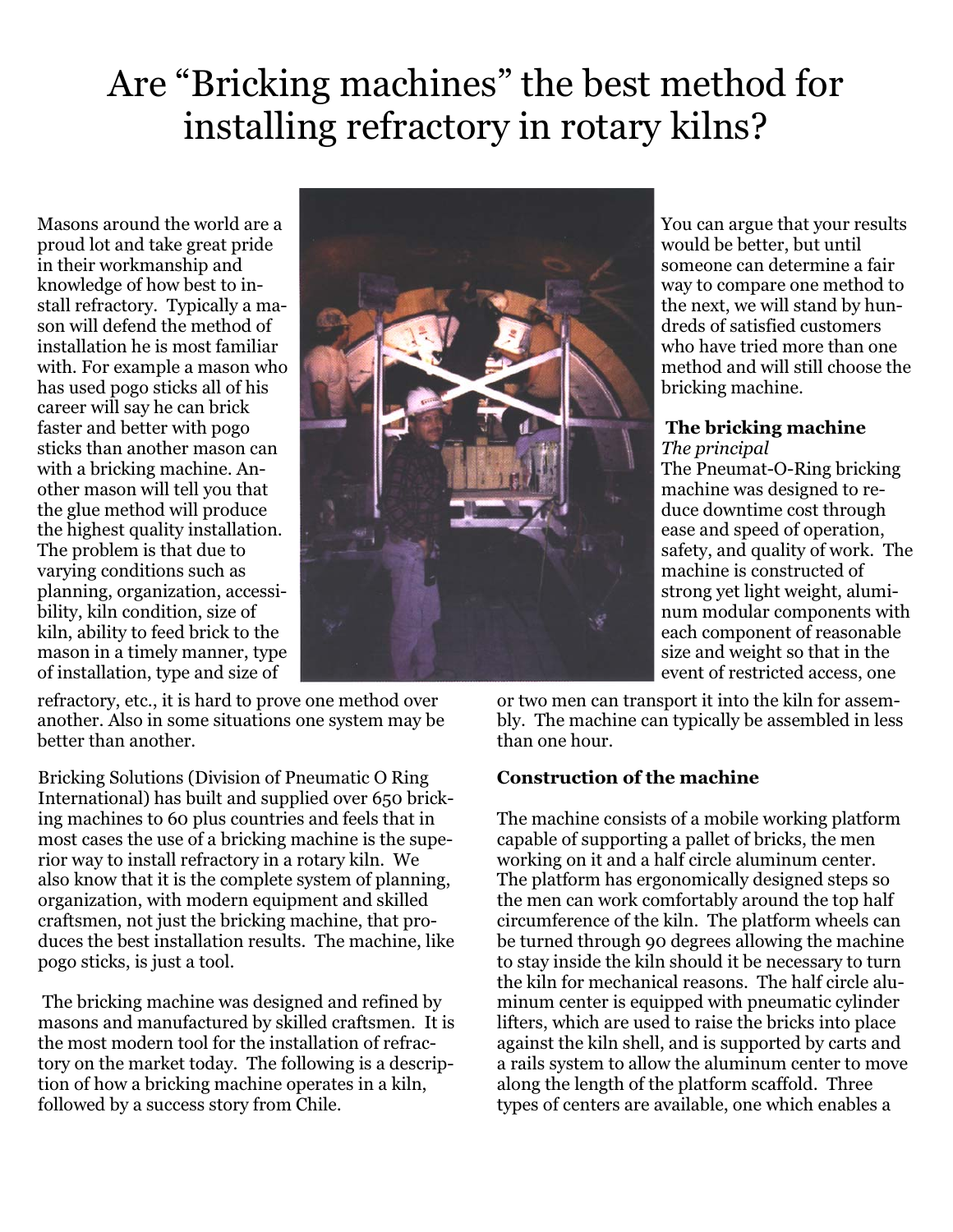single brick ring to be installed at any one time, while the other two double arch machines permit a second ring of brick to be installed while the first

one is being completed. The difference in the two double arch machines is that one is custom built for each kiln size while the other is adjustable over a 2m variance in kiln diameter. The single arch machines are recommended for kiln diameters under 3.45m due to considerations for congestion in smaller kilns.

#### **Additional features**

The machine is equipped with a finger tip control hydraulic jack assembly used to tighten each ring of bricks radially, allowing a key to be installed; a main control valve (or valves on double arch machines) releases all the cylinders simultaneously allowing the center to be advanced to the next course, pneumatic shim driver; cutaway front ring design on the double arch machines for ease of

#### **Advantages of the machine**

The advantages of using this machine include

reduced workers fatigue, faster installation, a better, more consistent and tighter installation, no unkeyed brick overhead. In addition, the machines are custom designed for the specific needs of each user.

#### **Pre-assembly of the bricking machine**

The bricking machine should be inspected prior to each use

> in the kiln. This should be accomplished by the people responsible for the bricking machine and the installation of the brick.

The machine is prepared for assembly inside the kiln by staging the bricking machine on the burn floor. It is important to stage the machine in the proper order to ensure the components enter

access to the rear bricking ring; adjustable spacer assembly allowing the machine to adjust to various brick length; and a light ring.

*Figure 10* 

the kiln in sequence and facing the correct direction.

Once the top machine has been assembled on to the freshly bedded floor and adjusted to the kiln dimensions and brick being installed, it is rolled into position (figure 10) to brick the first row of brick.

Now that the method for transporting the brick to the machine crew and the bedding floor crew has been determined and the machine has been set into position, the brick can be installed onto the intake arch. It is important to have enough brick on the platform at all times and to make sure the proper types of brick are supplied on the platform. The space on the platform is at a premium.

The first few rings may need to be cut in accordance with how far out radial alignment the rings are. Before starting, the bedded out rings are examined closely and the findings discussed with the bedding crew, these rings will take some extra time if they



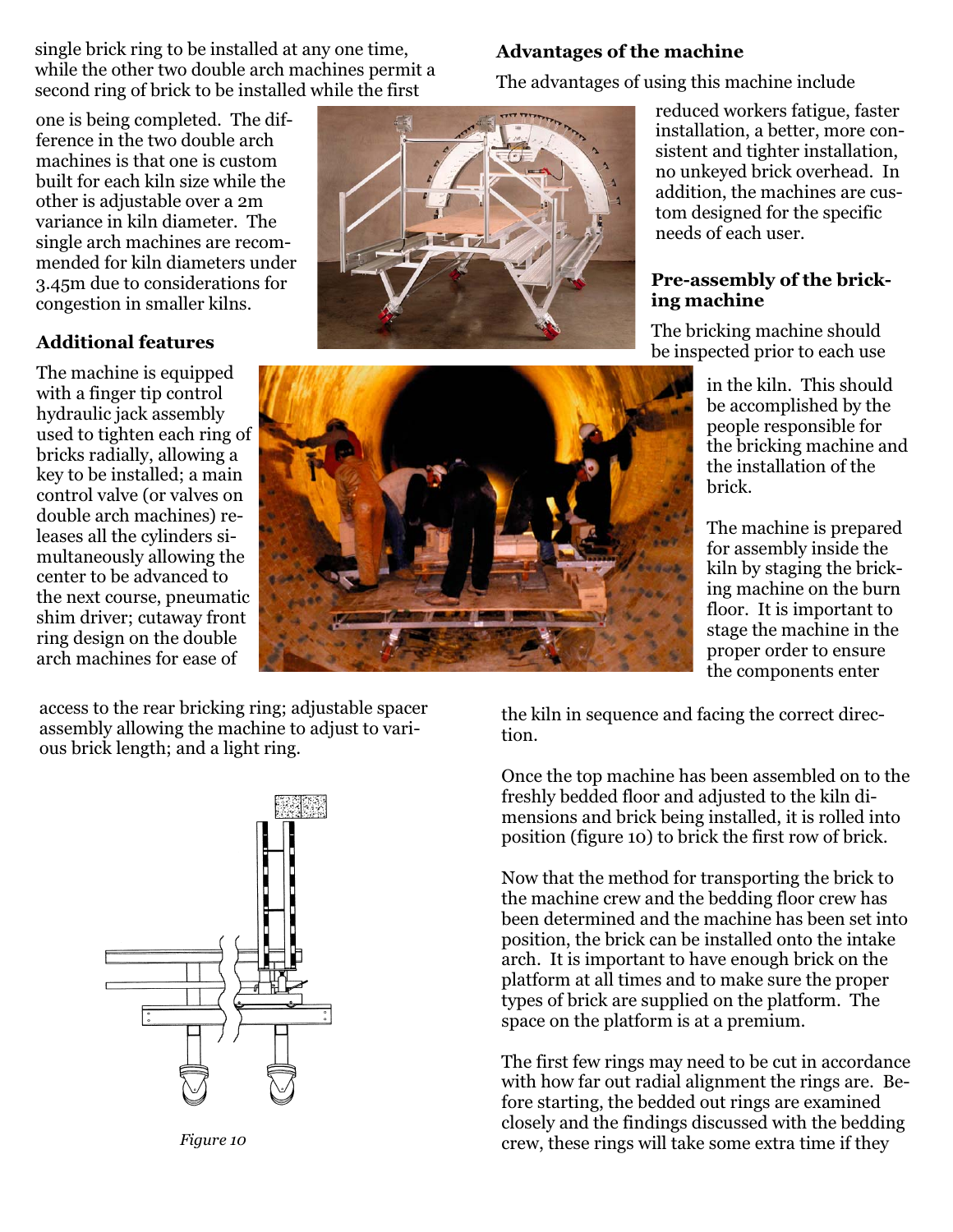need to be cut in. The bricking machine can be adjusted to accommodate the process. Eventually the rings will be brought back into radial alignment and the machine will be used with standard adjustments and in its most efficient form.

#### **Documented performances**

Performances vary according to the type of kiln shell, the size of the kiln shell, installation type (dry or jointed) and the number of men employed

#### **Standard operation**

For optimum performance, a double arch machine is employed (approximately 40% faster than a single arch machine). Both sides of the arch are worked at the same time installing bricks from the centerline towards the top-keying void. Both 'wing' masons should reach the keying void at approximately the same time. The key mason should also be finished keying the mason then installs the hydraulic jack and uses the



master valve to release all of the up kiln arch's cylinders, freeing the arches to move forward one row. The down kiln master cylinder is then activated to support the previous ring so the jack can be released and the keying process can began while the wing masons begin installing the next row of bricks. Once the travel distance on the scaffold is used up, the whole scaffold is moved up kiln until the arches are positioned at the front of the scaffold and under the last row of brick, and the process starts all over again.

 The closing out process is as important as beginning the first row, as this ensures a quality lineal installation. As with the first row, it is a good idea for the masons on the bricking machine to confer with the bedding crew since they have already bedded out the last row. Again, the machine can be adjusted and used with special close out straps to facilitate the closing out process.

#### **Use of the machine in problem areas (conical sections and kiln distortions)**

Special attachments to the custom single arch and double arch machines, such as lifter kits and caster extensions, area available to help the machine brick through conical or taper sections, oval shells, outward blisters and inward blisters. The adjustable machine ahs these variations built in and is the most versatile of all the machines to handle these abnormalities.

to carry out the work.. It has been found that the maximum requirements to work the machine efficiently in larger kilns (above 4m) are one foreman, size brick setters, six helpers, and one fork-truck driver. This represents 14 men per shift. (Documentation on installations using this machine in a kiln sized from 3.9m to 5.5m is available on request). Productivity in these kilns ranged from an average of 20.00 rings per shift to 28.56 rings per shift (4.98 M@ to 7.98 MS per hour) with varying conditions and situations.

Following is a letter from Anders Karlgren, Refrak Bricking concerning use of bricking machines:

Cemento Melon, located in LaCalera, Chile, and part of the Large Blue Circle Group, operates two dry process kilns. The oldest of the tow kilns, erected in 1961, is 135m long and 3.6m diameter, whilst the second is a 50m kiln with precalcinator built in 1981, also with a 3.6m diameter.

A few years ago, Cemento Melon suffered sever problems with repeated refractory failures in the to kilns, it was not uncommon that the kilns were in services only three months between brick failures, and it happened a few bricks fell out after only a couple of weeks in service.

I was asked inspect the precalcinator kiln in July 1995, when yet another emergency shutdown was made.

My conclusions by then were that Melon used adequate refractory materials, but the installations were worse the poorly made. Additionally, the kilns suffered sever mechanical defects, especially the older kiln, where a greater number of red spots over the years had severely deformed the shell.

Together with Melon, I started up an ambitious program to improve things. First step was to fire the contractor, and start training plant workers in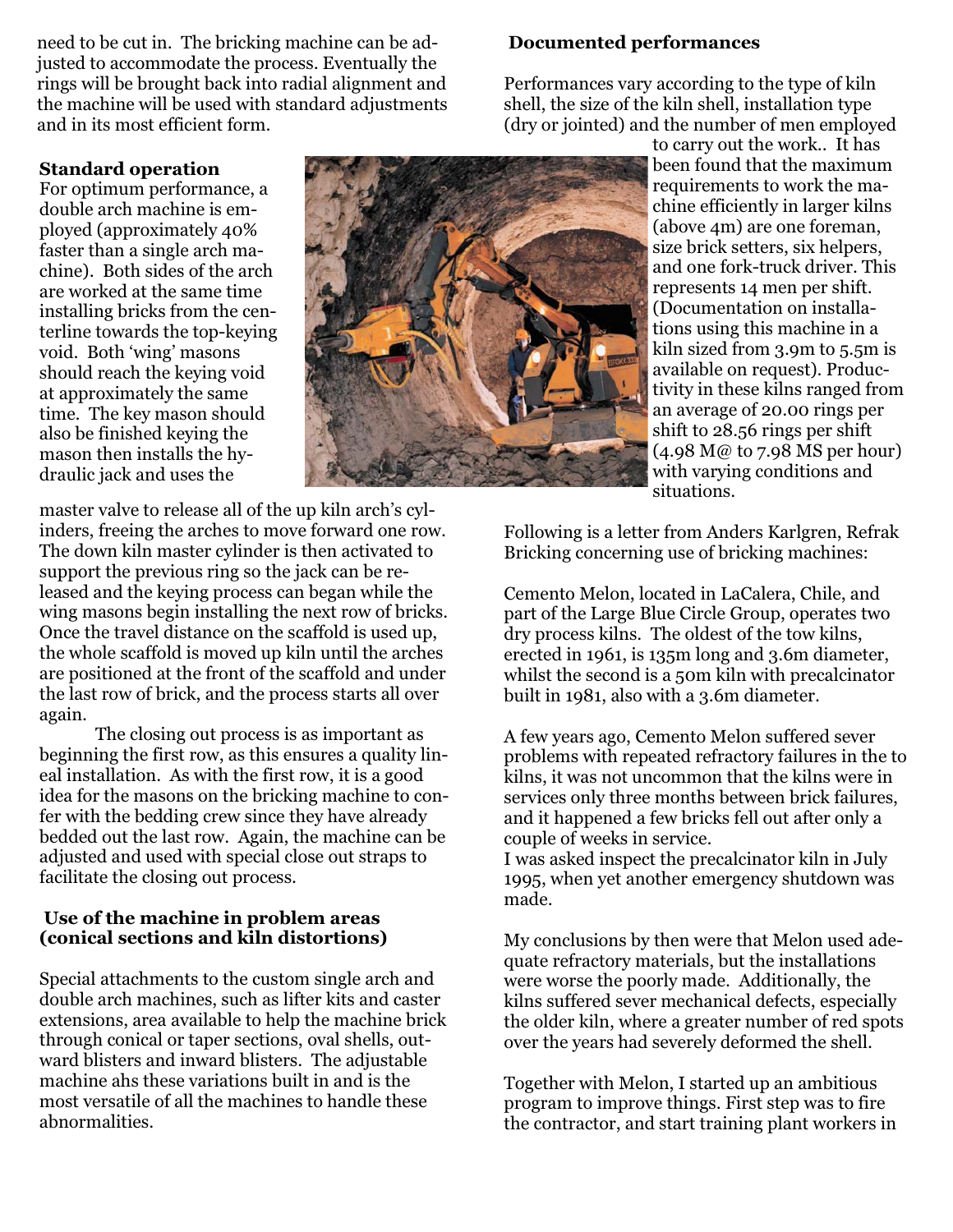refractory installation jobs. We built a wood model of the kiln and installed, disassembled, installed and disassembled, and combined this with refractory theory.

In January 1996, we tried this concept for the first time and for the first time in a Chilean cement kiln; we used a Brokk robot for the demolition. The Brokk saved an estimated 72 hours of demolition time,



and the brickwork, installed by the plant workers we had trained, was also made more speedily than earlier, whilst the contractor lined 4m per 24 hours, we reached 6m, by then using the lock pin method and rotating the kiln during the installation.

Shortly after the 1996 January outage, we started discussing to further improve installation quality by employing a Pneumat-O-Ring bricking machine, and a year later we made the first installation with a double-arch P-O-R rig.

I have worked 25 years with refractories, first as a helper during summer holidays, as bricklayer, supervisor and since twelve years running my own company, which specialize in rotary kilns. In fact, I do nothing but rotary kilns and have by now installed approximately 7000m of brickwork in 78 kilns. I have used all existing methods, but none of them can beat what the P-O-R rig can make when a good team of bricklayers operate the rig.

And nothing can beat the combination Brokk robot and a bricking rig in decreasing down time and at the same time improve installation quality.

When the Melon bricking machine was delivered we used once again the same concept. We assembled and disassembled the rig several times until the bricklayer team was able to do it in less than 30 minutes (record in the kiln is 26). A 12m piece of shell was used as training ground, and we trained installing and closure jobs there, and when we used the rig for a real installation the first time, time was cut to far less than half of what we made earlier. The money invested in the rig was thereby recovered only by the time saving the first time we used it.

This installation was made March 1997 and the plant expected by then to reach December or maybe January 1998 before shutting down again. The kiln worked until May 25, 1998 and when it finally was shut down, it was not caused by a refractory failure, but for mechanical jobs that could not wait. Refractories were in such good condition that in-

stead of replacing far over 20m, which we expected, only 16m were relined.

Service factors for the kilns were 1997 94.4% in the old kiln and 96.9% in the precalcinator kiln. Personally, I believe the tow kilns will reach +97% 1998.

We have over a period of less than three years decreased the number of outages near 75% to average 2.5 per year. This has been done principally without changing refractory materials and the shells are in the same poor conditions (or worse) than three years ago. Earlier almost all stops were type emergencies, now all stops are planned and prepared, and when a kiln is stopped downtime has been reduced to a third since we earlier the kilns normally gave bad surprises, i.e., the repairs were larger than we estimated, lately with improved installation quality following the employment of the P-O-R bricking machine, we have got nice surprises as the last two outages. The number of meters replaced have been less than expected.

And maybe the most remarkable of all is that we have done this with people who work with refractories just two or three times per year. But they reline, in spite of this, over 14m per 24 hours and in total time for removal of a normally heavy coating, brick removal; and relining we are now able to make a 30m repair in less than a week, cooling and heating included.

 Best regards, Anders K.